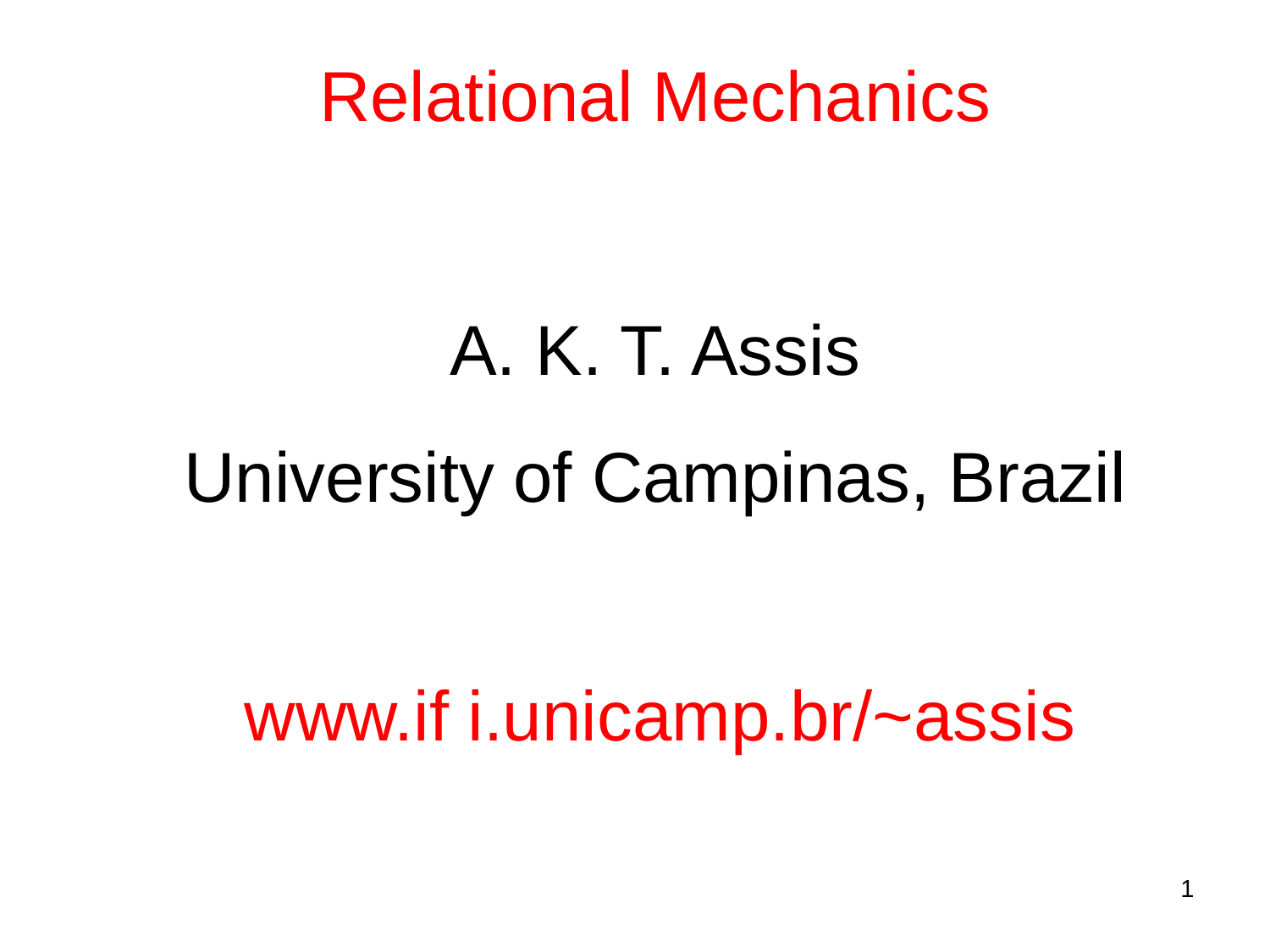### Isaac Newton (1642 – 1727)



### 1687: Principia

2  $1$ <sup> $1$ </sup> $2$ *r m m*  $F = G$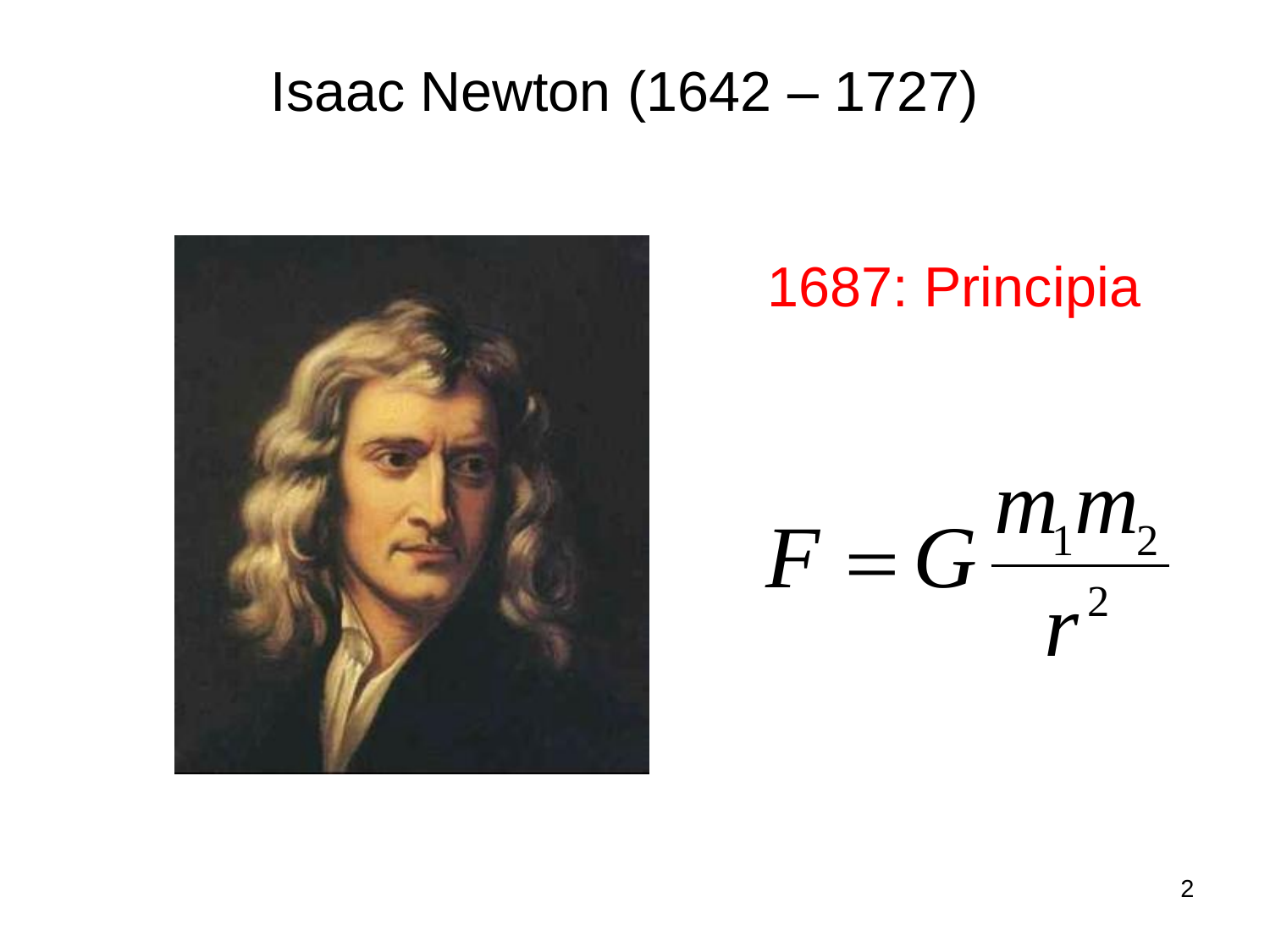

However, this is not a two-body problem. There are also stars and galaxies around the Earth.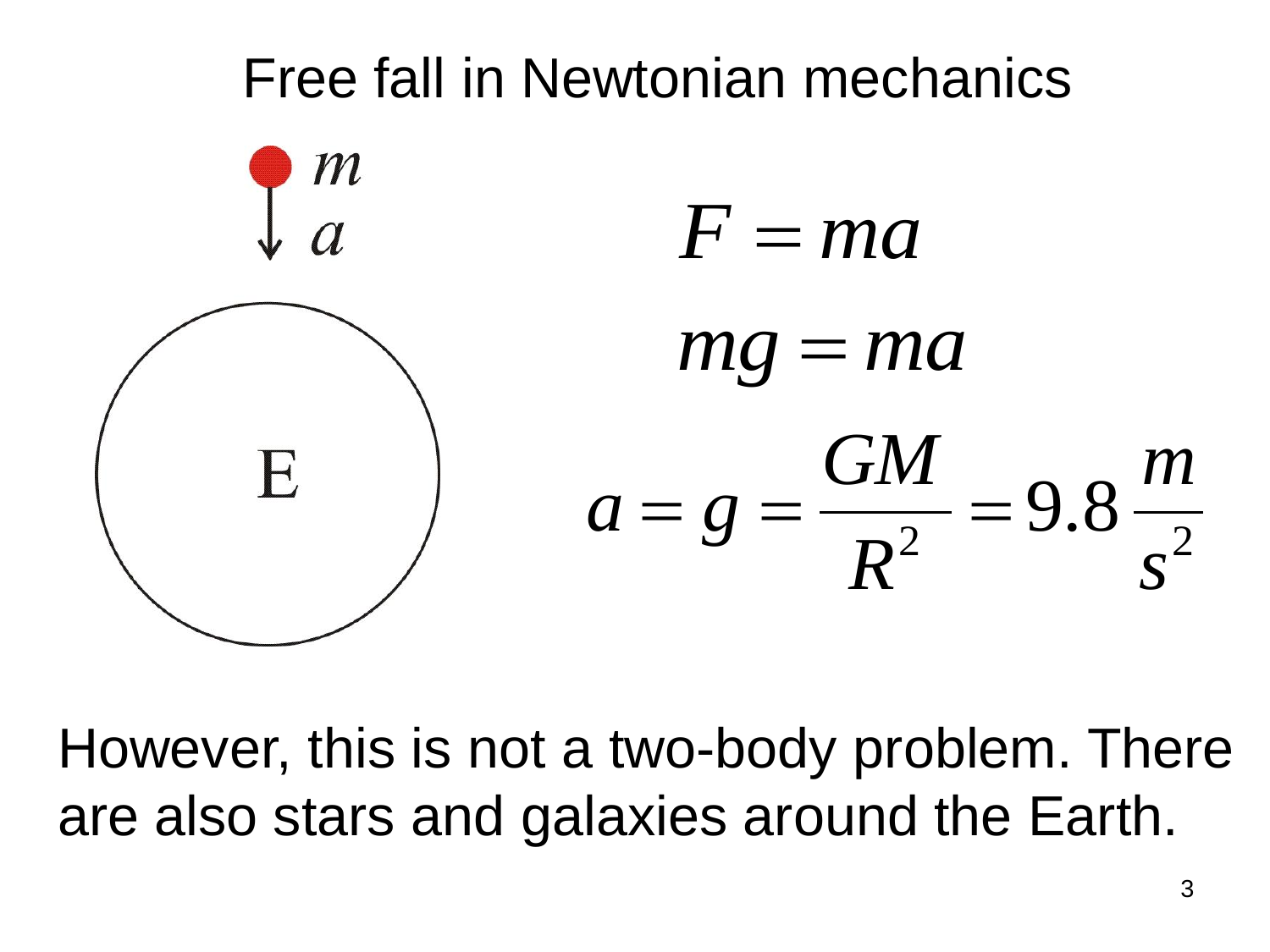$1$ <sup> $11$ </sup> $2$  $\frac{m_1 m_2}{r^2}$  $F = G$ 

### Newton in the Principia

"Theorem 30: If to every point of a spherical surface there tend equal centripetal forces decreasing as the square of the distances from these points , I say , that a corpuscle placed within that surface will not be attracted by these forces any way . "



 $F =$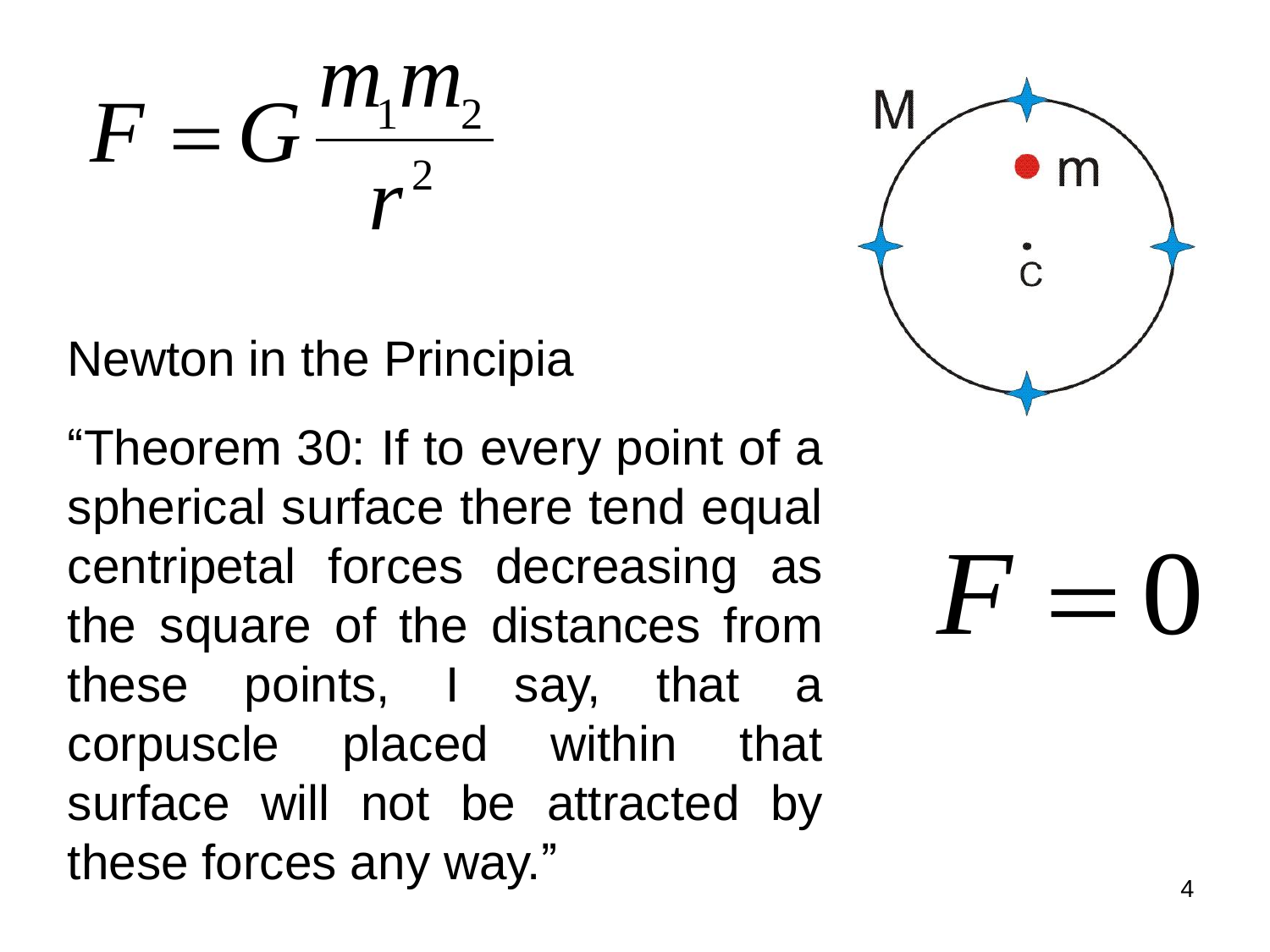"Theorem 31: The same things supposed as above, I say, that a corpuscle placed without the spherical surface is attracted towards the centre of the sphere with a force inversely proportional to the square of its distance from that centre."

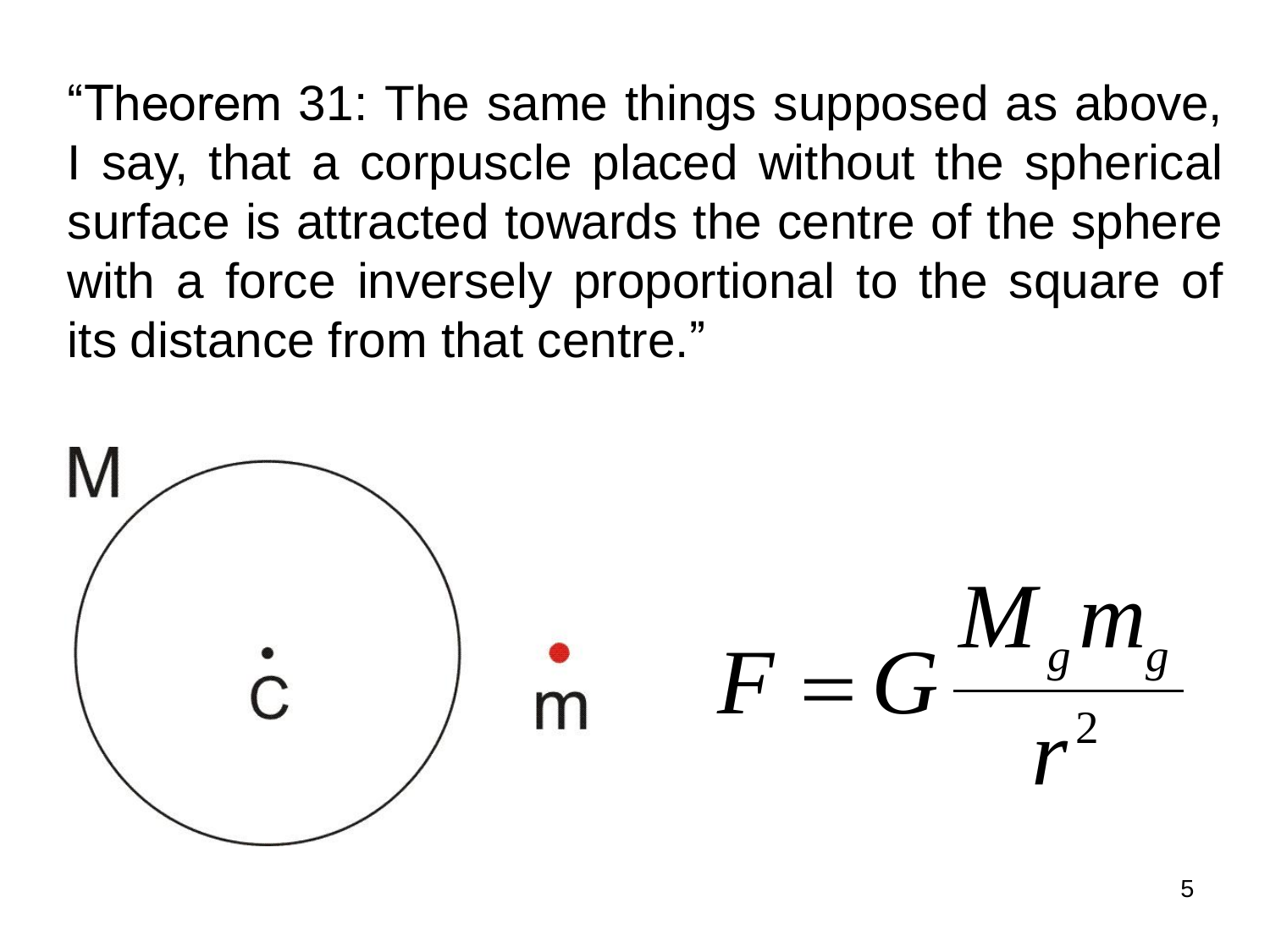| Free fall in Newtonian<br>mechanics:     |                                         |
|------------------------------------------|-----------------------------------------|
| $F_E + F_* = m_i a$                      | $\frac{m_s}{m}$                         |
| $G \frac{m_s M_{gE}}{R_E^2} + 0 = m_i a$ | $\frac{m_s}{m_i} \frac{GM_{gE}}{R_E^2}$ |

Galileo: cork and lead fall together. Therefore:

$$
\begin{cases}\na = \frac{GM_{gE}}{R_E^2} = g = 9.8 \frac{m}{s^2} \\
m_{g \text{Cork}} = \frac{m_{g \text{lead}}}{m_{i \text{Lead}}} = 1\n\end{cases}
$$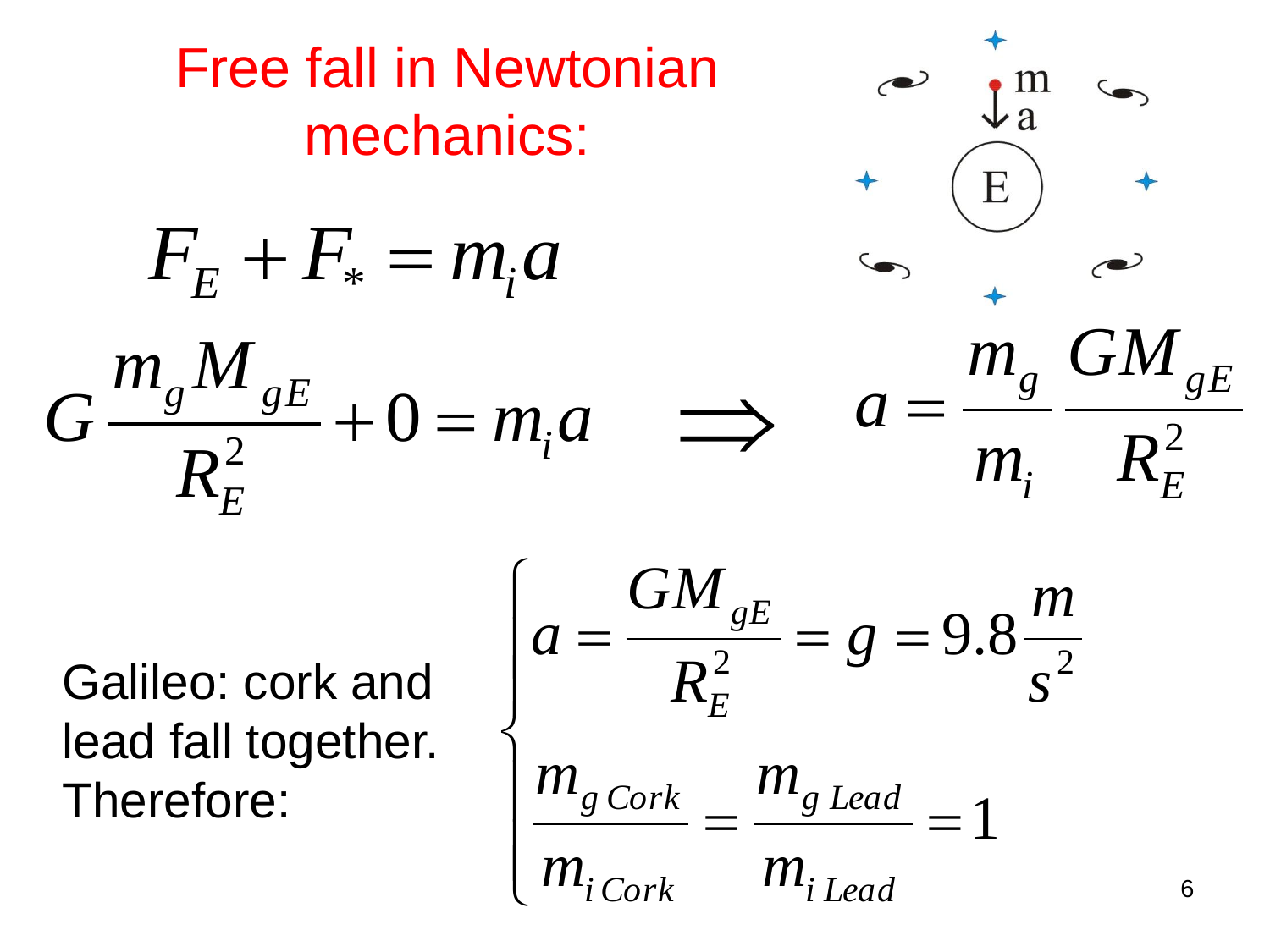

All bodies fall freely with the same acceleration in a gravitational field.

An alpha particle moves with half of the acceleration of a proton in an electric field.

Therefore, inertia seems to be connected with gravitation and not with electromagnetism.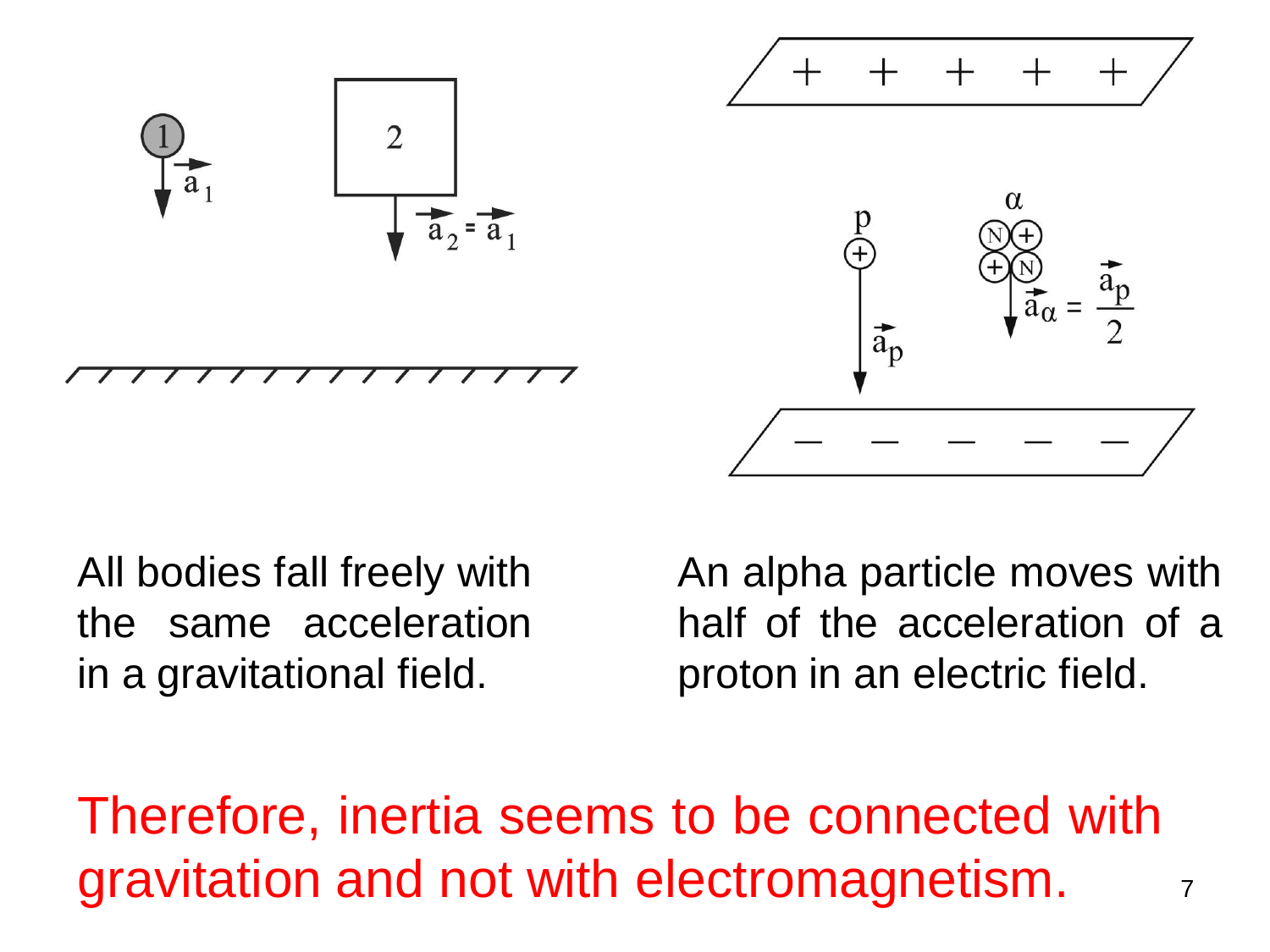### $F = m_i a$ Newton's 2nd law of motion:

The free fall acceleration of 9.8 m/s<sup>2</sup> is the acceleration of the apple relative to what?

Newton in the Principia:

"Absolute space, without relation to anything external, remains always similar and immovable."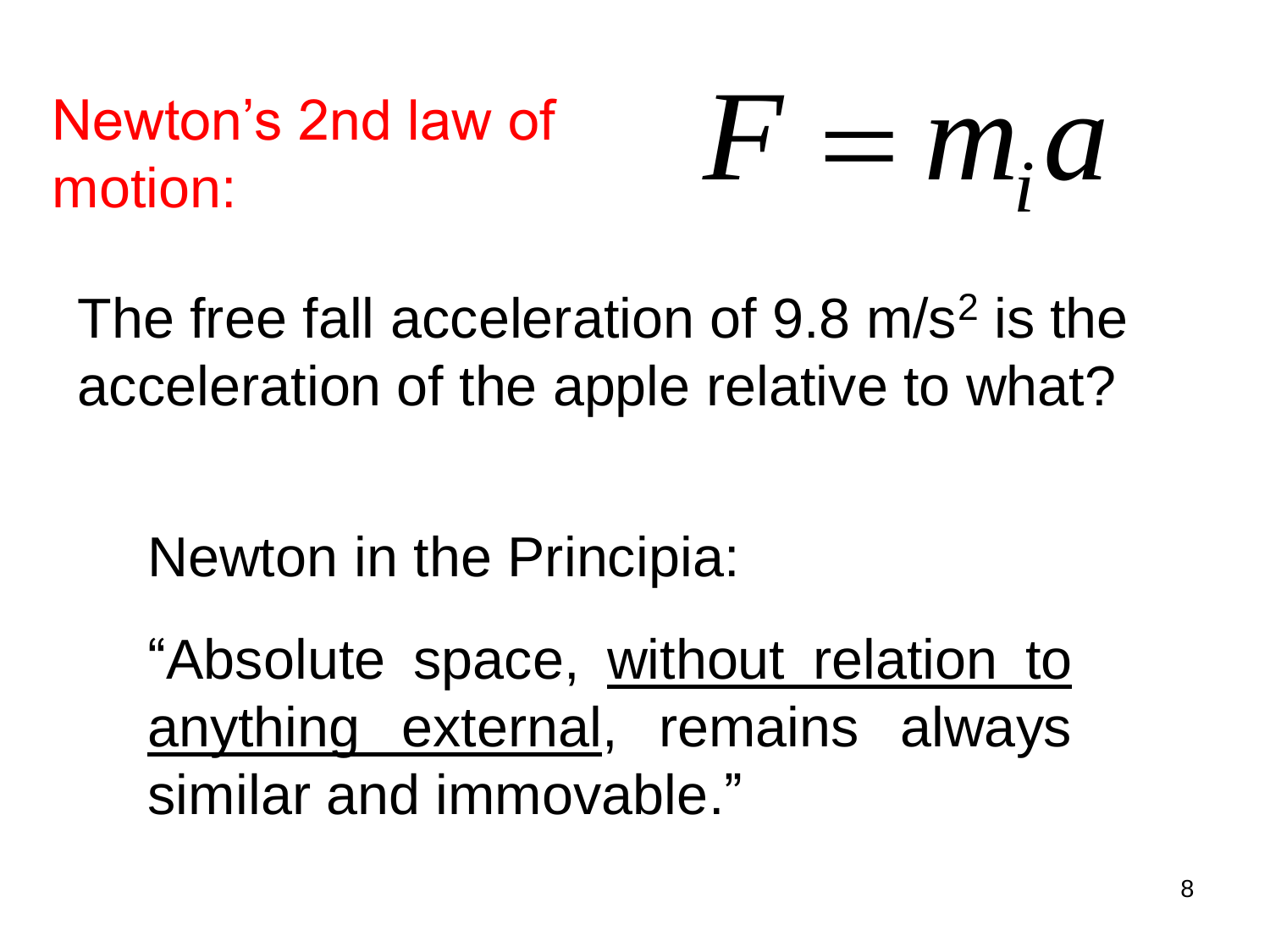## Newton's bucket experiment



According to Newton, the concavity depends on the angular rotation  $\omega$  of the water relative to absolute space, that is, relative to empty free space.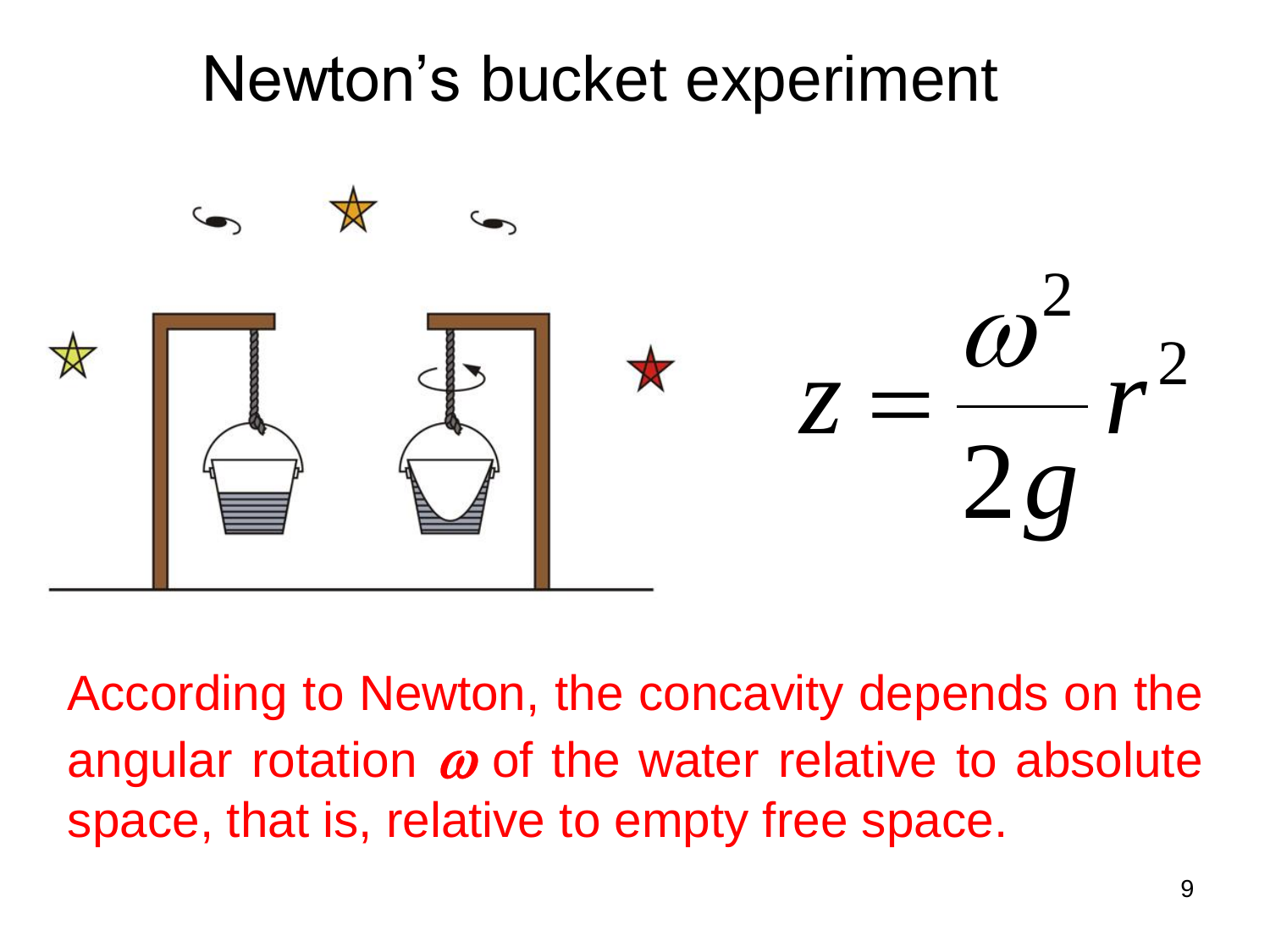### Ernst Mach in The Science of Mechanics, 1883:

- "The principles of mechanics can be so conceived, that even for relative rotations centrifugal forces arise."
- "Try to fix Newton's bucket and rotate the heaven of fixed stars, and then prove the absence of centrifugal forces."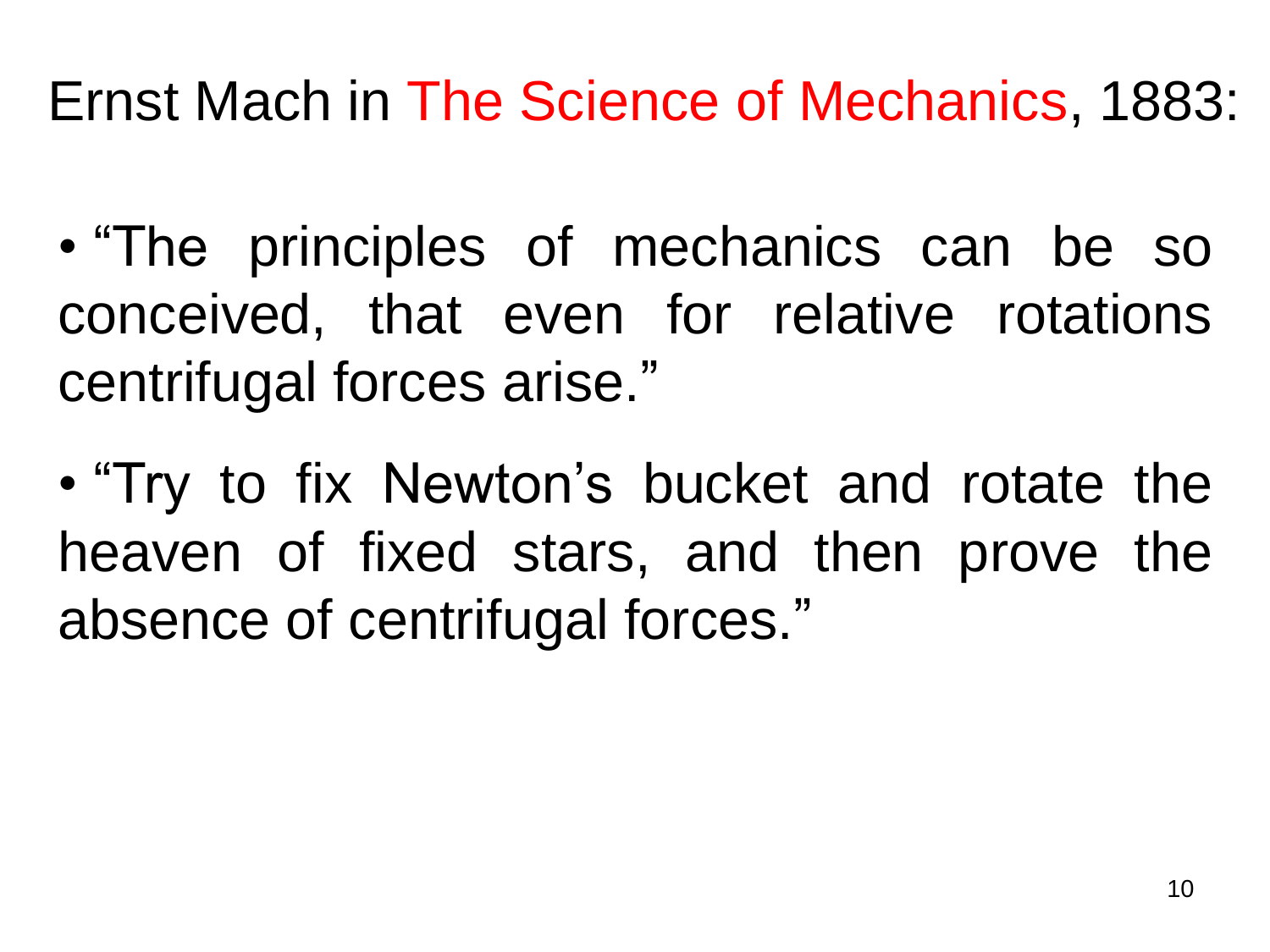What would be the shape of the water if it were possible to let the bucket at rest on a table while the distant stars and galaxies rotated together once a second around the axis of the bucket?





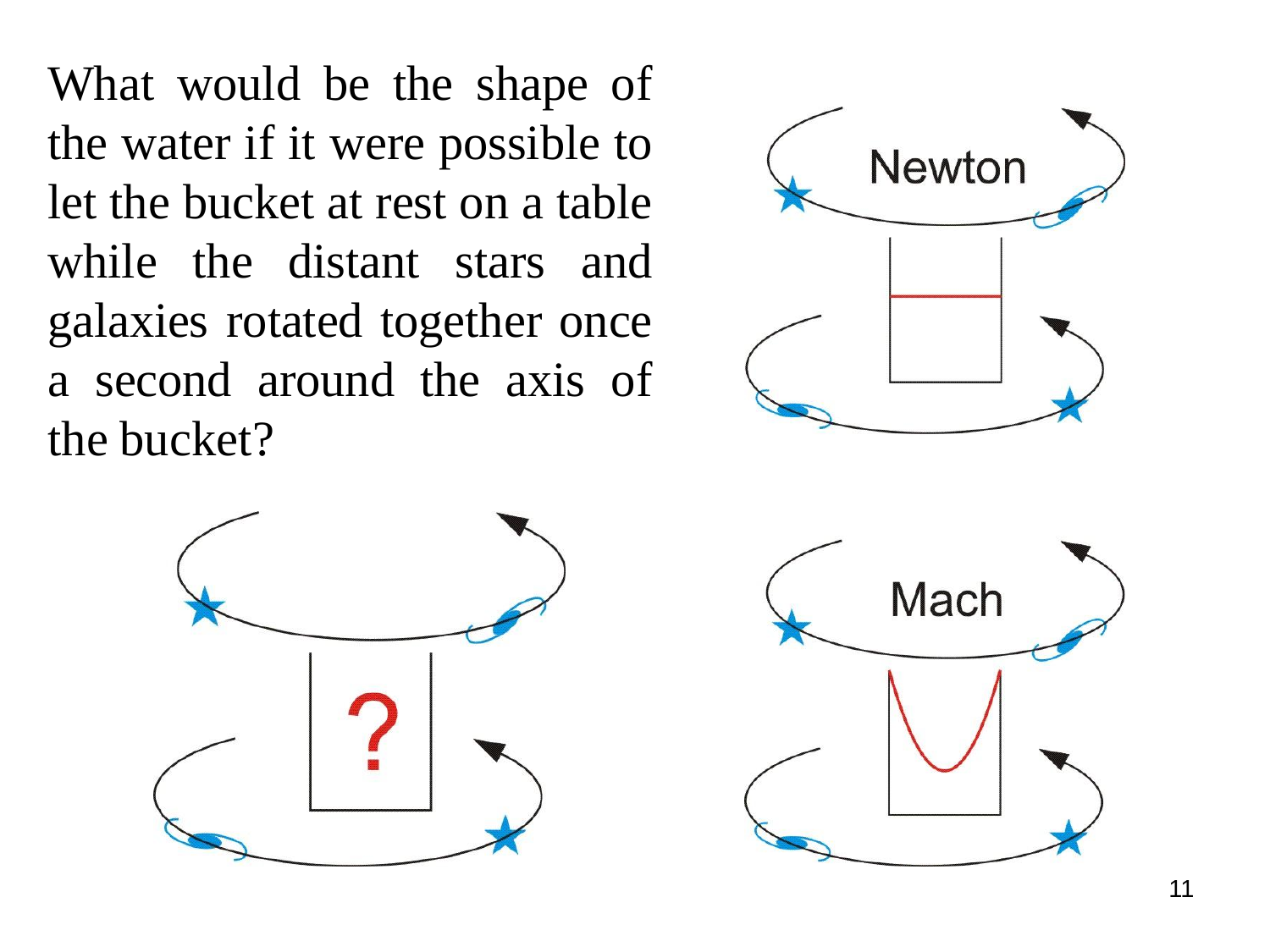## Einstein, The Meaning of Relativity, 1922:

"What is to be expected along the line of Mach's thought? A rotating hollow body must generate inside of itself a Coriolis field, and a radial centrifugal field as well."

However, according to general relativity (Lenz-Thirring effect):

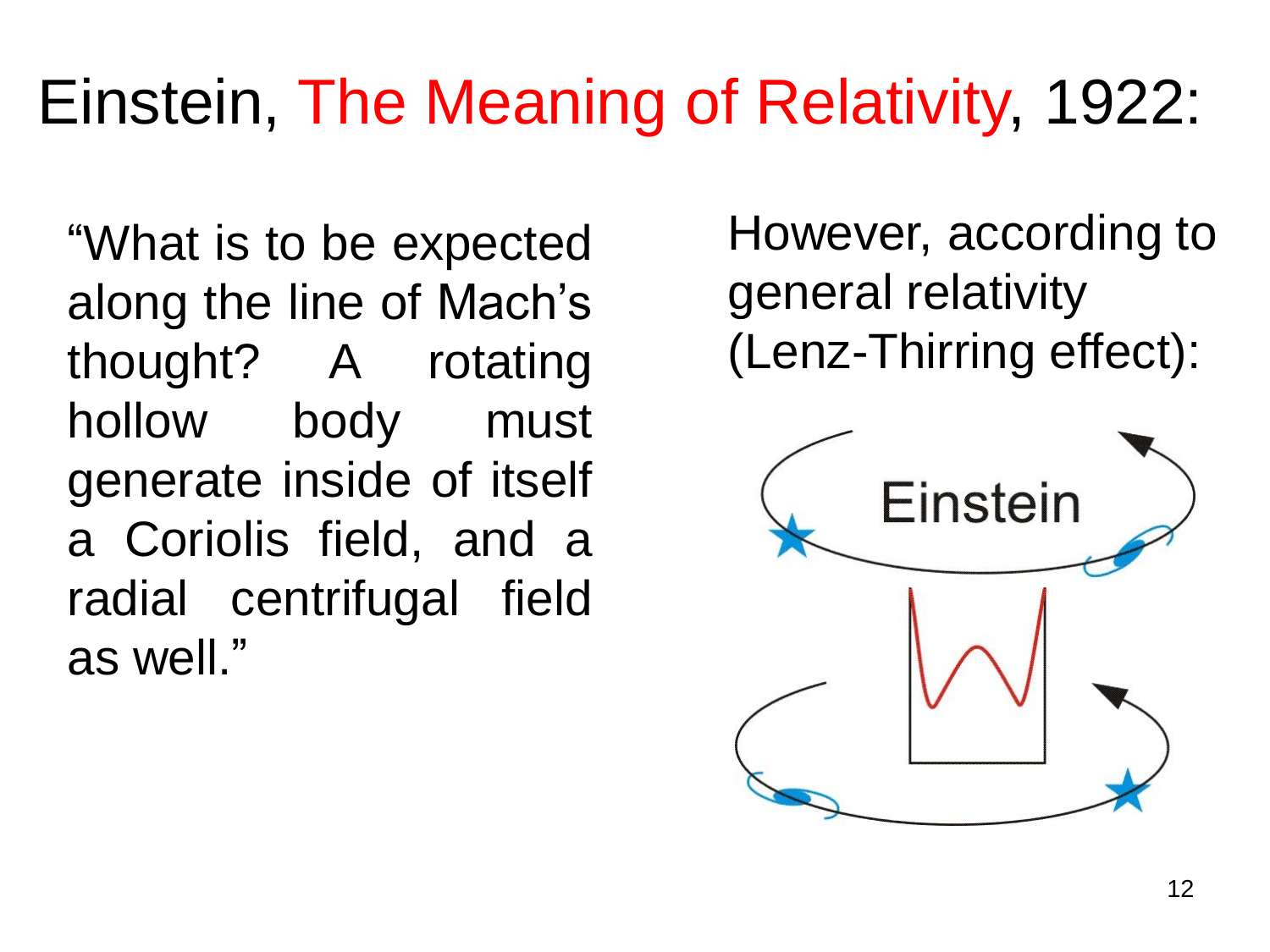#### **Relational Mechanics**

and Implementation of Mach's Principle with Weber's Gravitational Force



**Andre Koch Torres Assis** 

Relational Mechanics and Implementation of Mach's Principle with Weber's Gravitational Force A. K. T. Assis

(Apeiron, 2014)

Available in PDF at: www.ifi.unicamp.br/~assis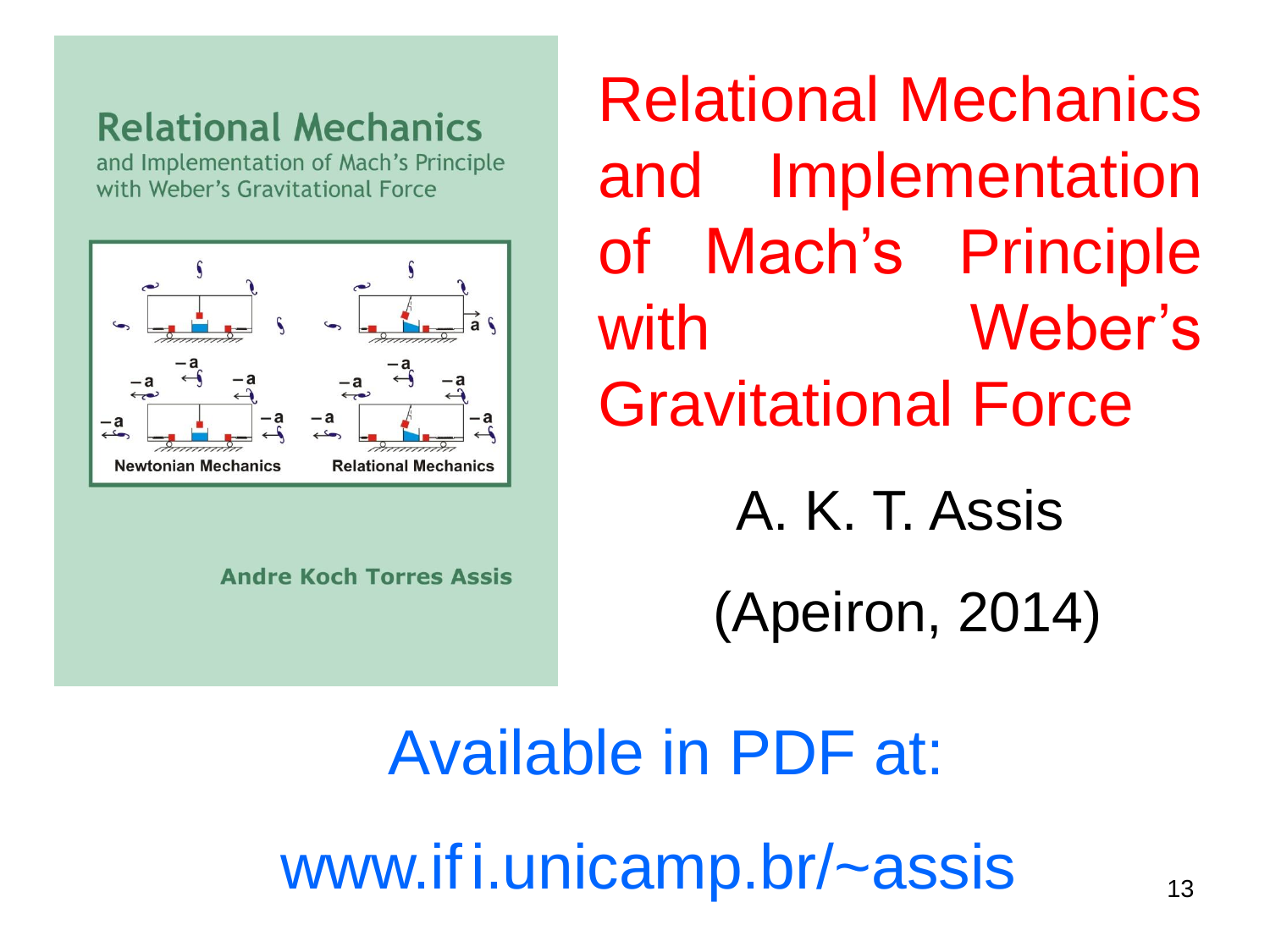# Postulates of Relational Mechanics:

The sum of all forces acting on any body is always zero in all frames of reference.

$$
\vec{F} = -H_{g}m_{1g}m_{2g}\frac{\hat{r}}{r^{2}}\left(1 - 3\frac{\dot{r}^{2}}{c^{2}} + 6\frac{r\,\dot{r}}{c^{2}}\right)
$$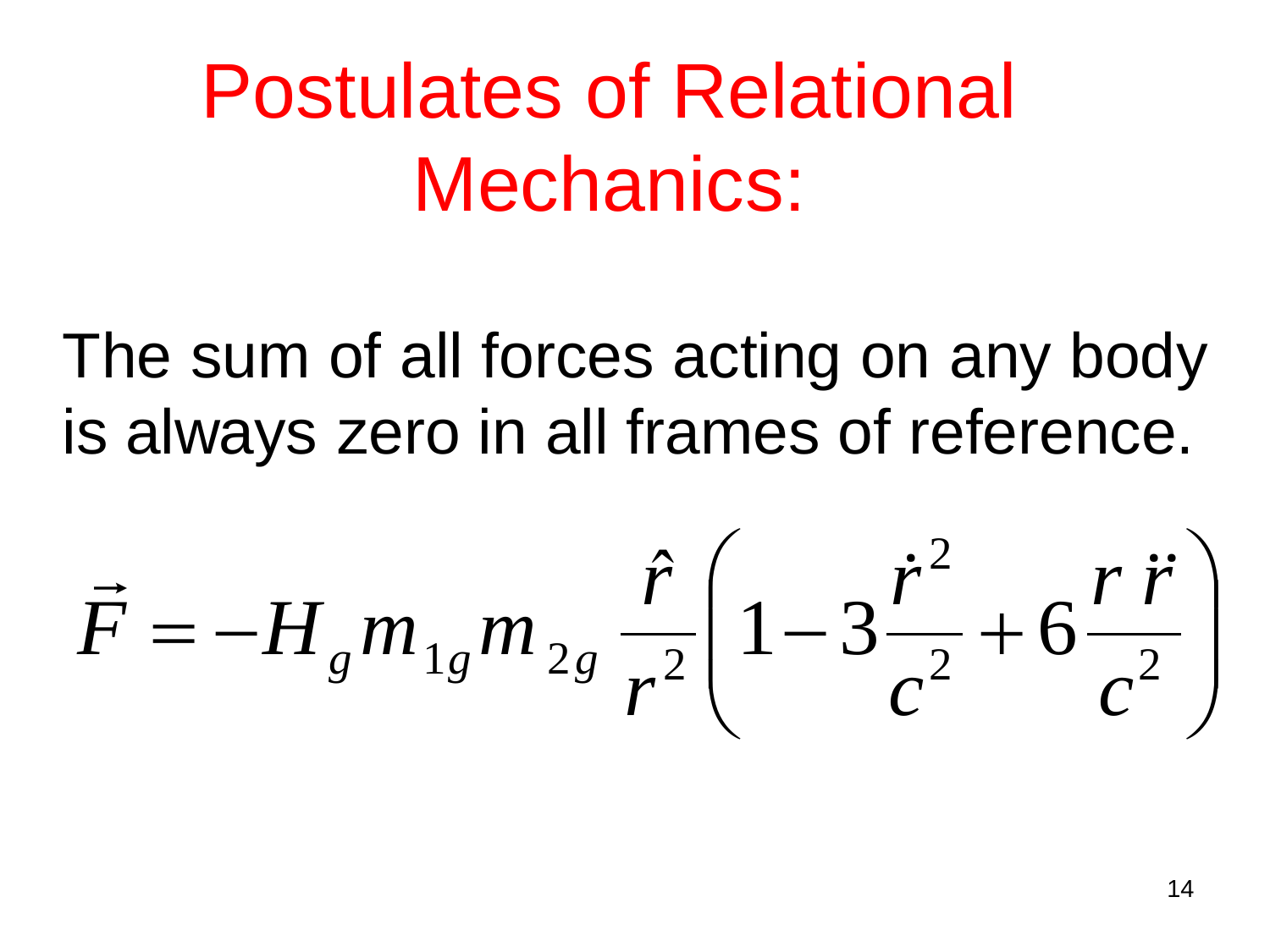Weber (1804-1891) in 1846:

Coulomb (1785):

$$
\vec{F} = \frac{q_1 q_2}{4\pi \varepsilon_0} \frac{\hat{r}}{r^2}
$$

Ampère (1822):

$$
\vec{F} = \frac{\mu_0}{4\pi} I_1 I_2 \frac{\hat{r}}{r^2} f(\alpha, \beta, \gamma)
$$

Faraday (1831): 
$$
emf = -M \frac{dI}{dt}
$$

Idea:

$$
Id\vec{l} \Leftrightarrow q\vec{v}
$$

$$
\vec{F} = \frac{q_1 q_2}{4\pi \varepsilon_0} \frac{\hat{r}}{r^2} \left[1 + k_1 v_1 v_2 + k_2 a_{12}\right]
$$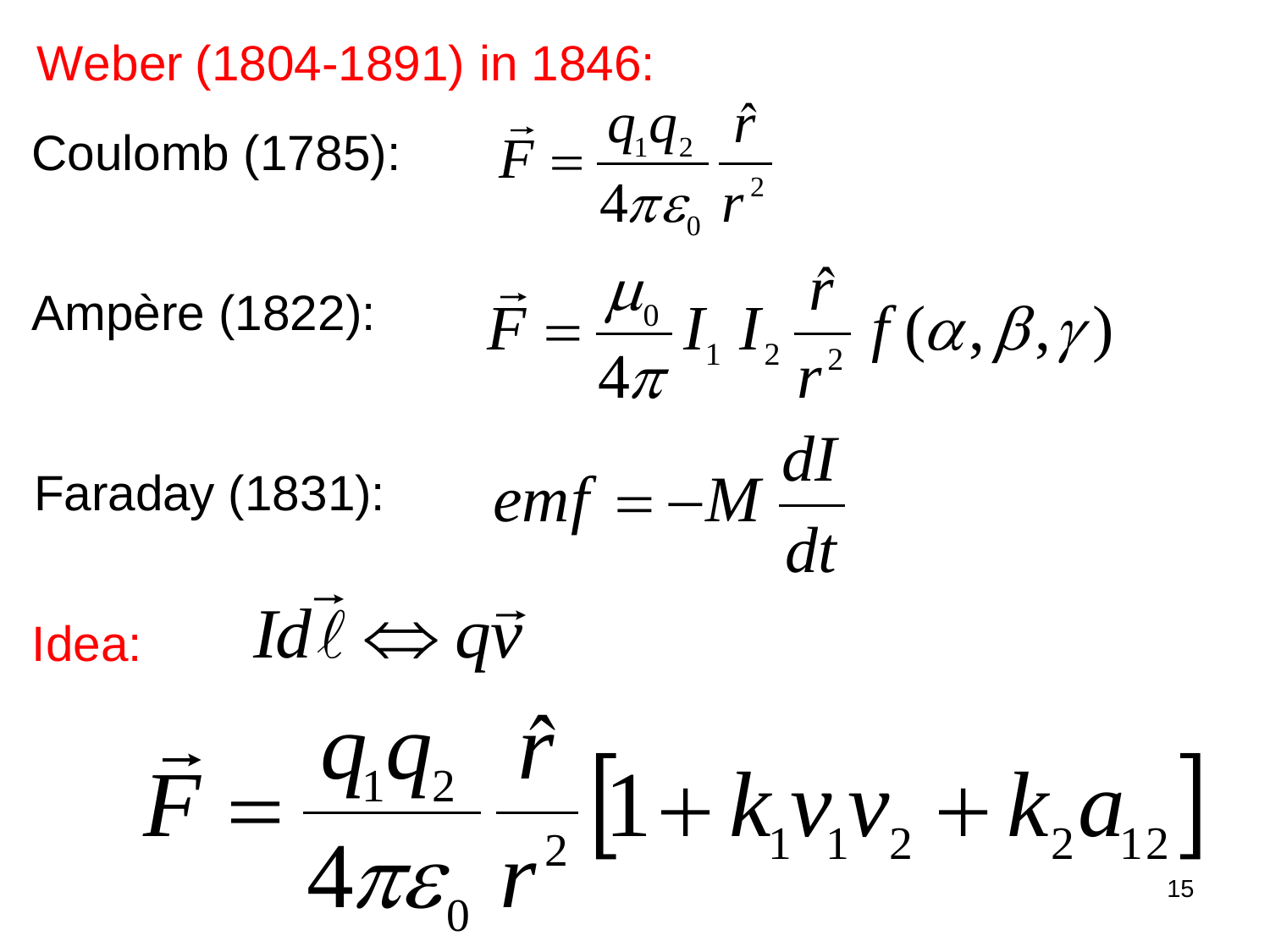## Weber's Force:

$$
\vec{F} = \frac{q_1 q_2}{4\pi\varepsilon_0} \frac{\hat{r}}{r^2} \left(1 - \frac{\dot{r}^2}{2c^2} + \frac{r \ddot{r}}{c^2}\right)
$$

$$
\dot{r} = \frac{dr}{dt}
$$

$$
\ddot{r} = \frac{d^2r}{dt^2}
$$

$$
c = \frac{1}{\sqrt{\mu_0 \varepsilon_0}} = 3 \times 10^8 \frac{m}{s}
$$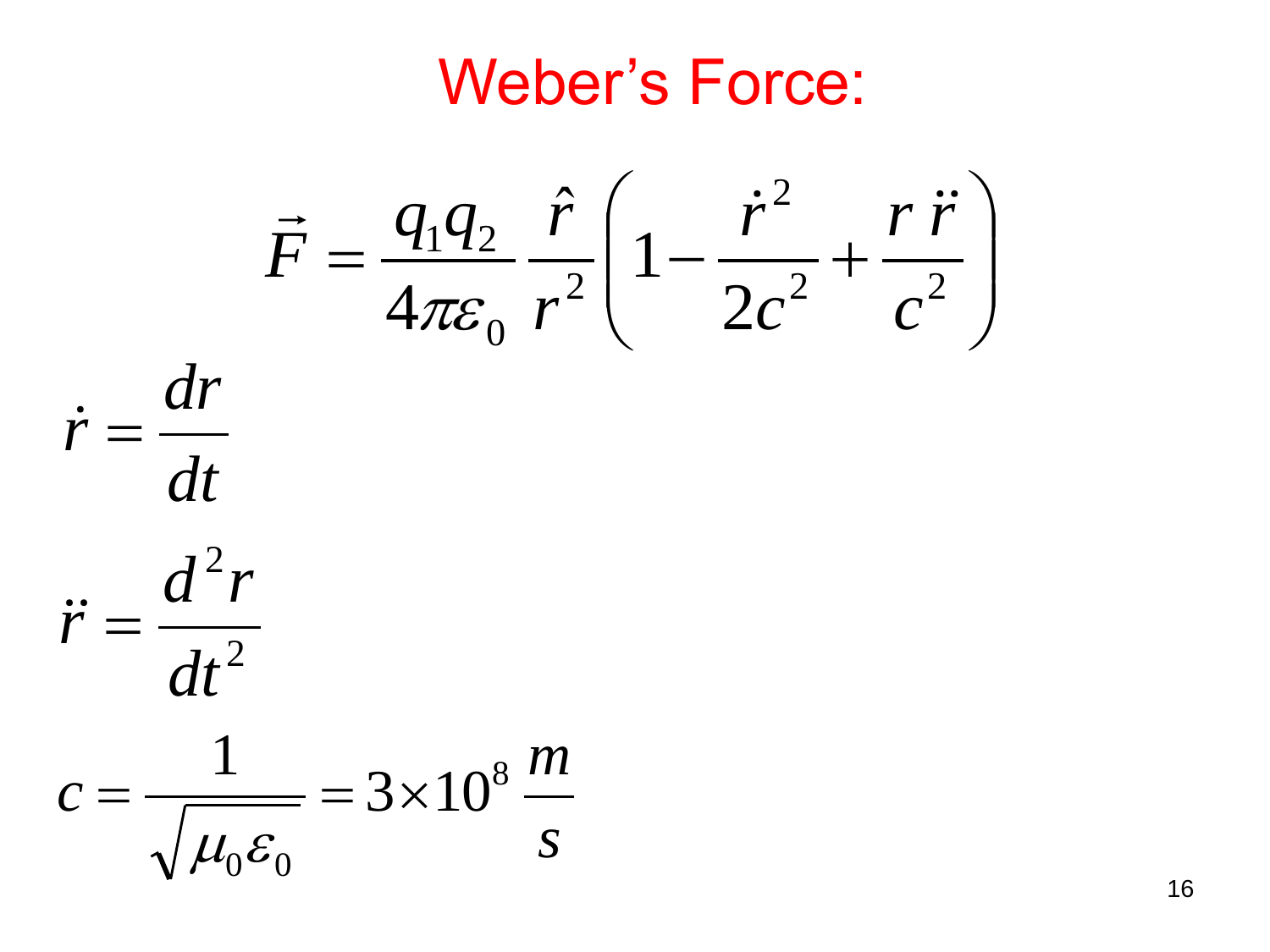## Properties of Weber's Electrodynamics

- In the static situation (dr/dt = 0 and  $d^2r/dt^2 = 0$ ) we recover the laws of Coulomb and Gauss.
- Action and reaction, conservation of linear momentum.
- Central force, conservation of angular momentum.
- It can be deduced from a velocity dependent potential energy:

$$
U = \frac{q_1 q_2}{4\pi\varepsilon_0} \frac{1}{r} \left(1 - \frac{\dot{r}^2}{2c^2}\right)
$$

Conservation of energy:

 $= 0$ 

 $(K+U)$ 

 $\ddag$ 

*dt*

 $d(K+U)$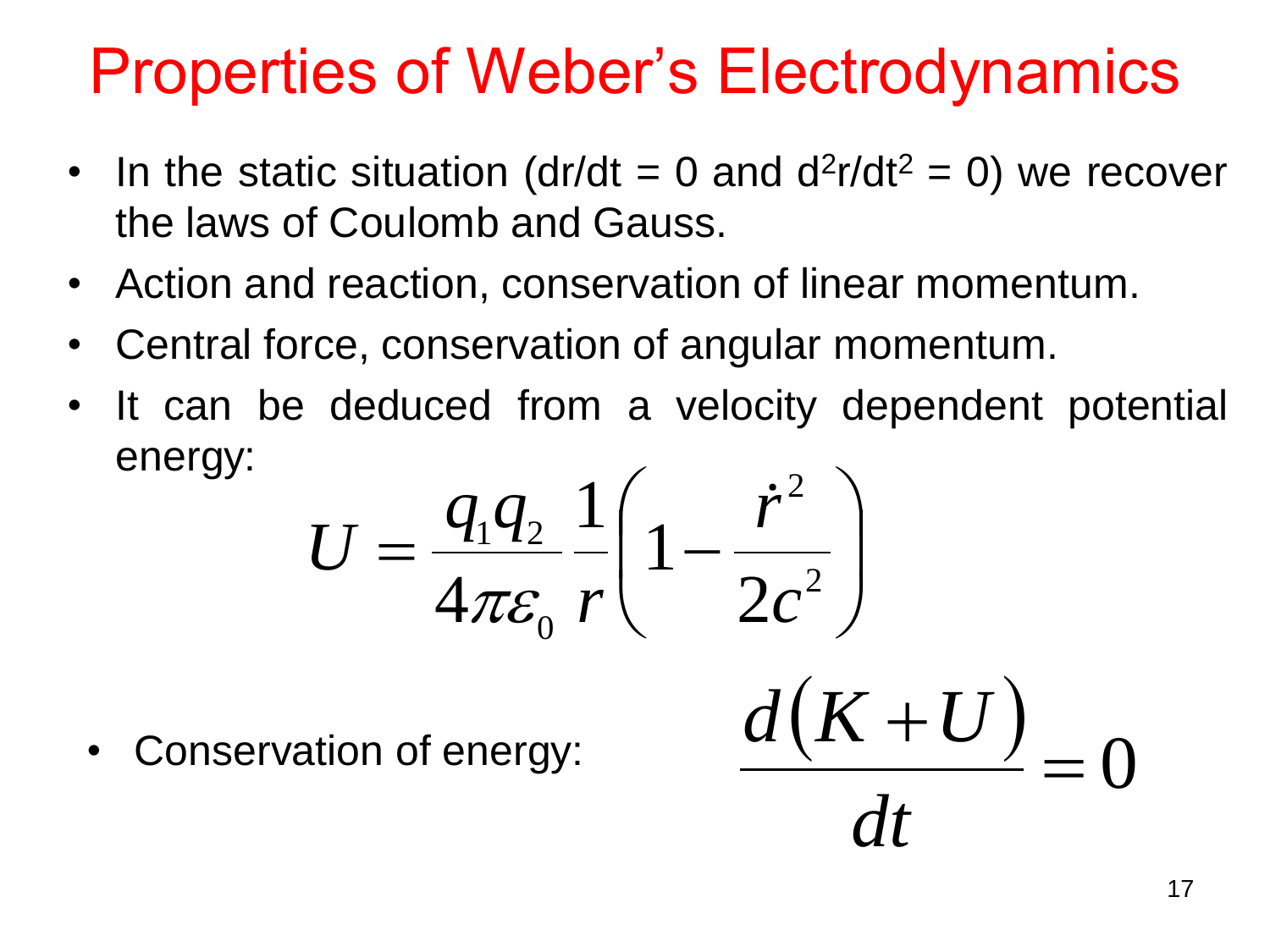- Ampère's circuital law can be derived from Weber's force.
- Faraday's law of induction can be derived from Weber's electrodynamics (see *A Treatise on Electricity and Magnetism*, by J. C.Maxwell).
- It is completely **relational**. That is, it depends only on r, dr/dt and d<sup>2</sup>r/dt<sup>2</sup>. Therefore, it has the same value for all observers and in all frames of reference. It depends only on intrinsic magnitudes of the system, that is, on the relations between the interacting bodies. The two states of the interacting bodies.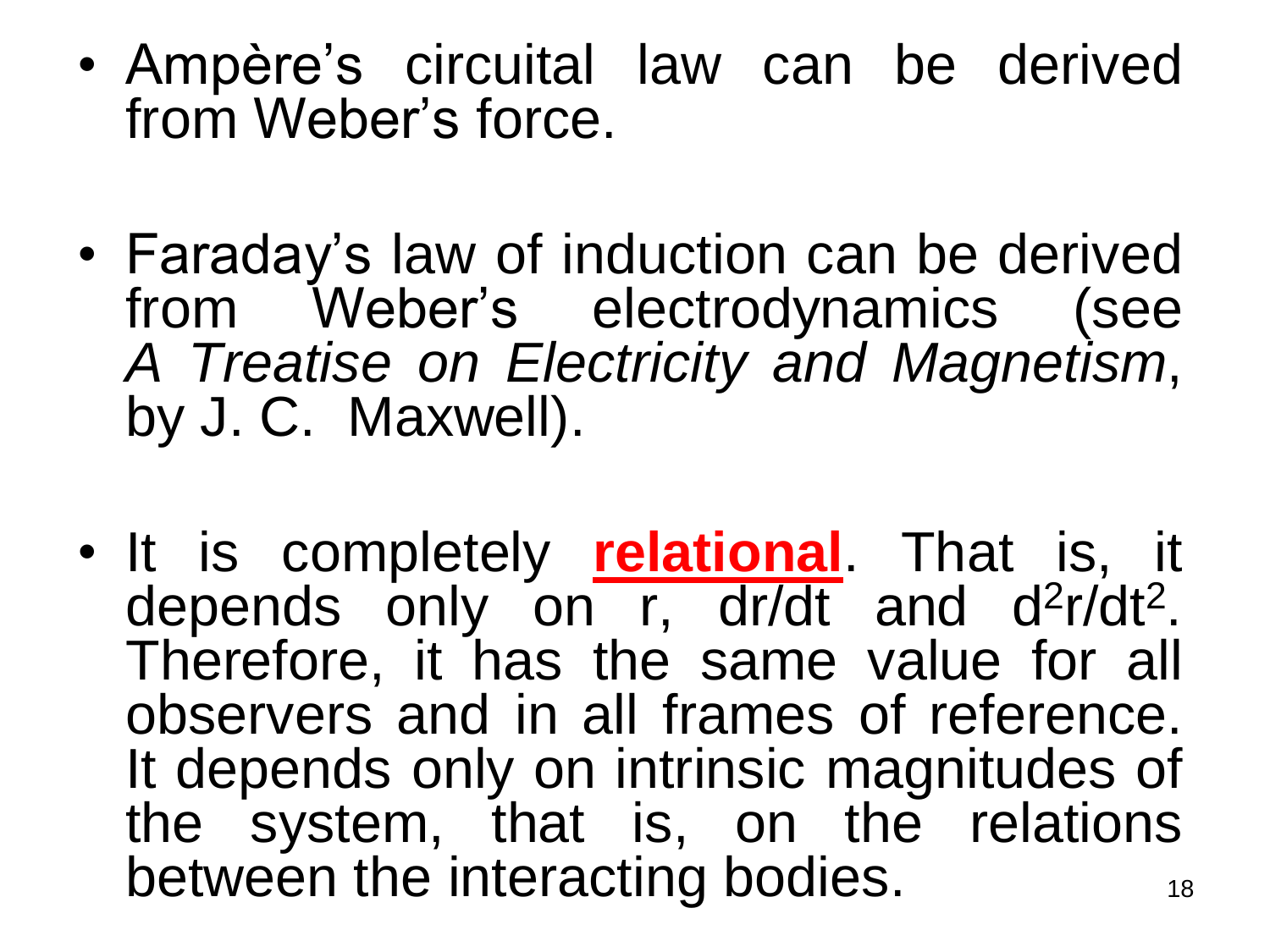

### Weber's Electrodynamics, A. K. T. Assis (Kluwer, 1994) 19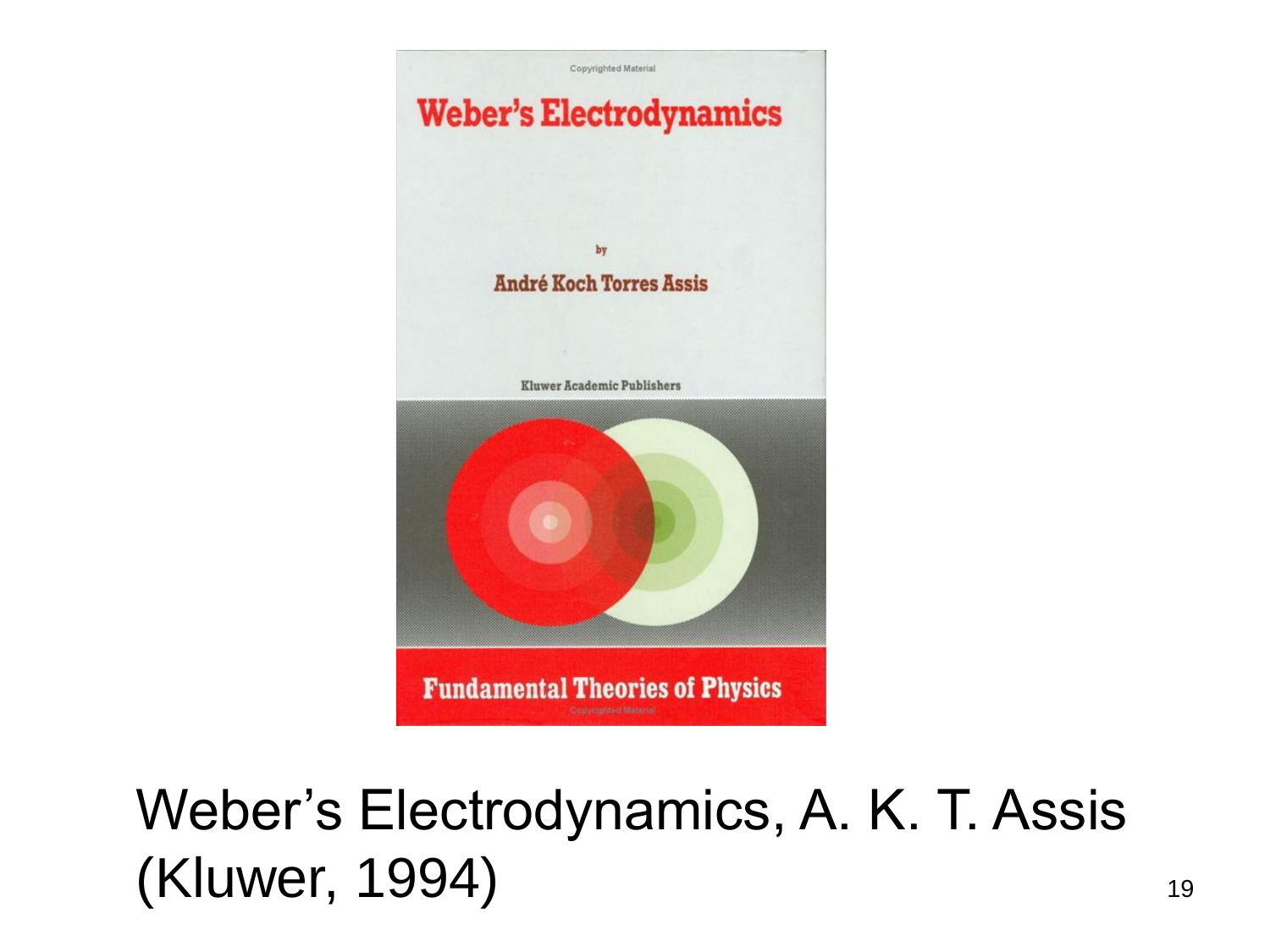Main calculation of relational mechanics:

$$
\vec{F} = -H_{g}m_{1g}m_{2g}\frac{\hat{r}}{r^{2}}\left(1 - 3\frac{\dot{r}^{2}}{c^{2}} + 6\frac{r\,\ddot{r}}{c^{2}}\right)
$$

Force exerted by a stationary spherical shell of mass *M* acting on a test body *m* which is moving with acceleration *a* inside it:

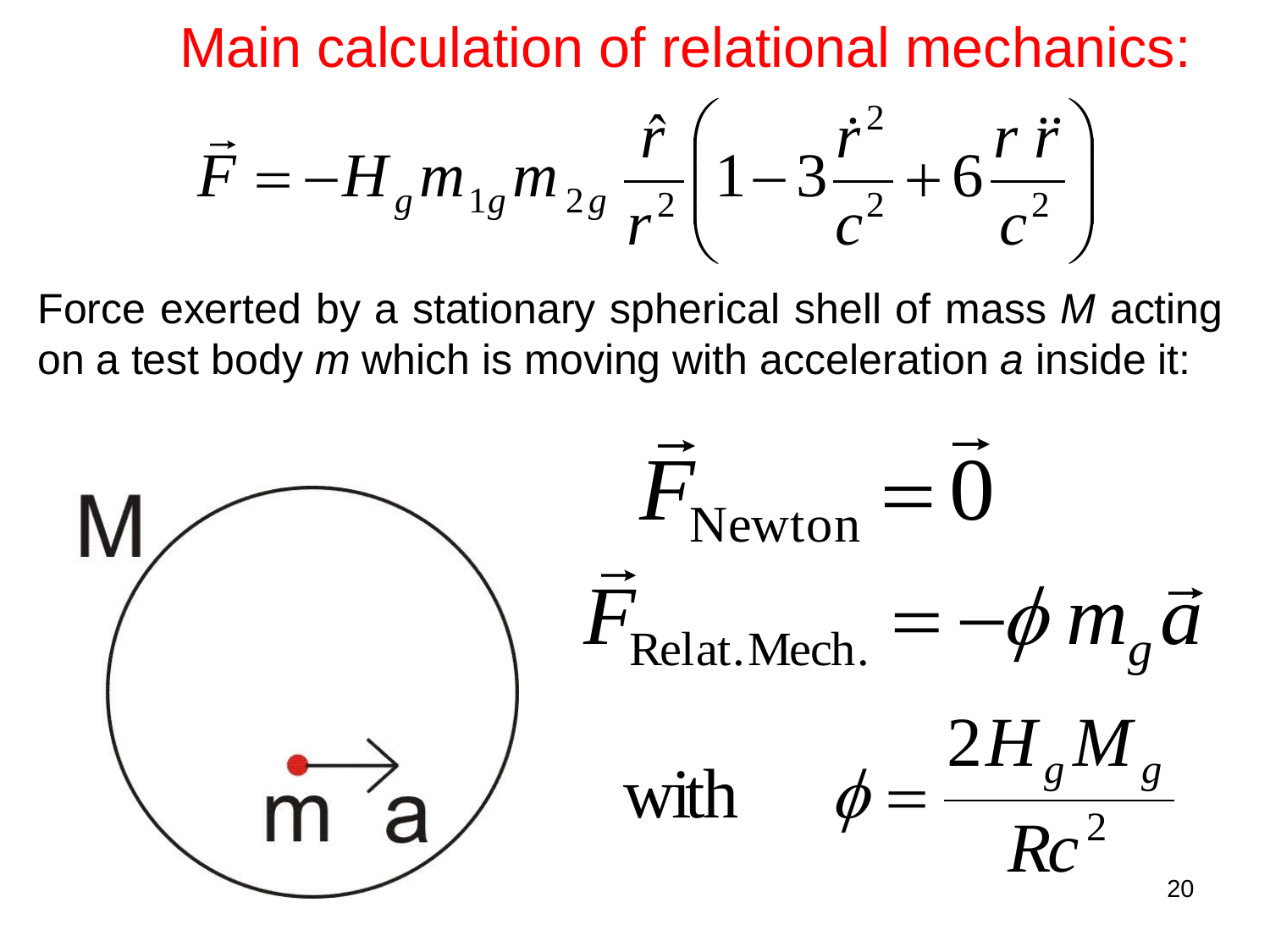### Free fall in Relational Mechanics:

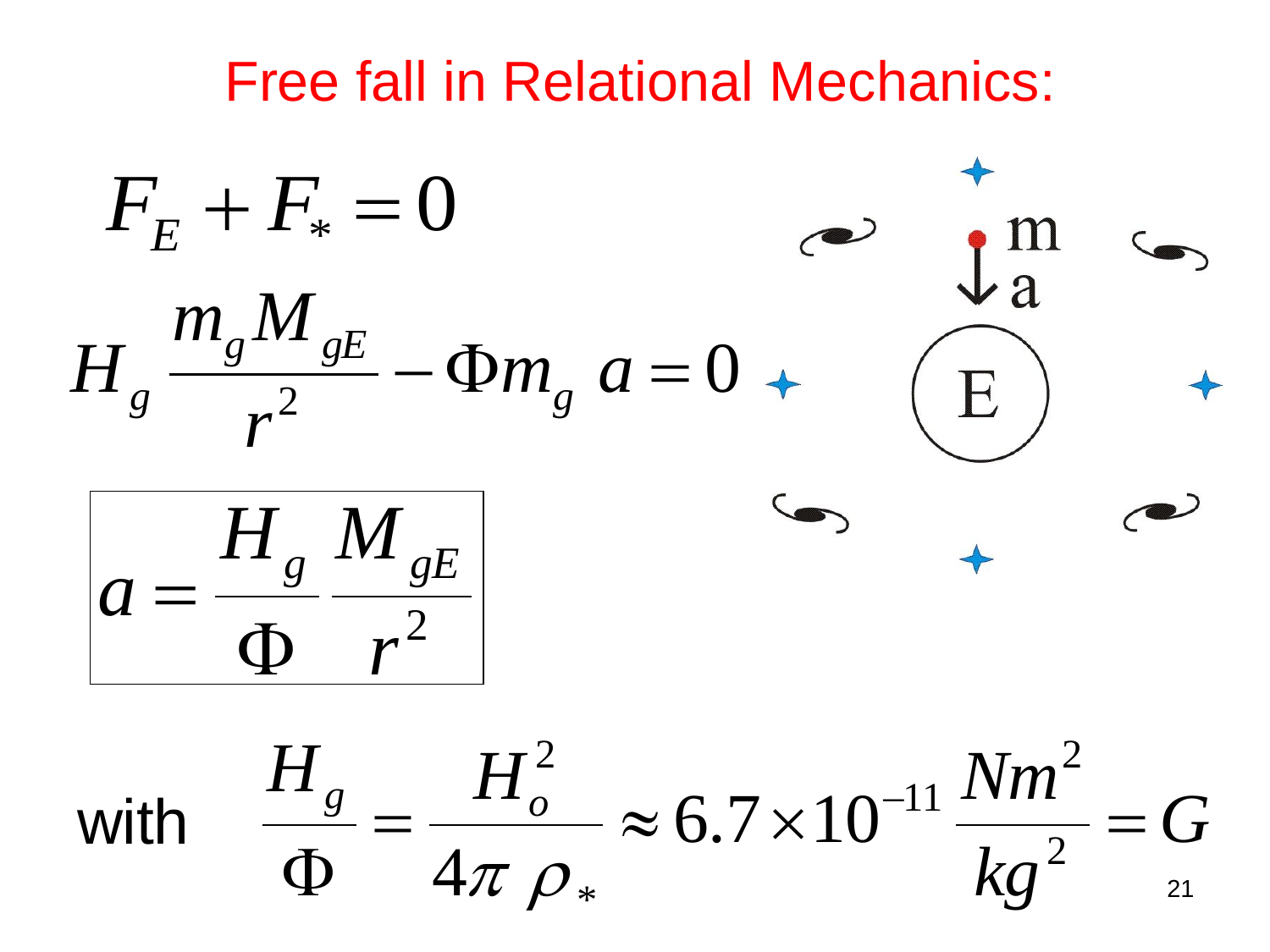The previous slide presents the essence of Relational Mechanics.

We begin with the postulate that the sum of all forces acting on any body is always zero. Then we deduce an expression analogous to Newton's second law of motion, namely:<br>  $\overrightarrow{L}$  $\rightarrow$  $\begin{array}{c} \overline{1} \\ \overline{1} \\ \overline{1} \\ \end{array}$ 

$$
\vec{F} - m_{g}\vec{a}_{*} = \vec{0}
$$

In this equation F represents the usual forces acting on the test body. The expression –ma represents the gravitational force exerted by the set of distant galaxies acting on the test body, according to Weber's law applied to gravitation. The mass appearing here is the gravitational mass of the test body (that is, it is not the inertial mass, as in Newtonian mechanics). The acceleration appearing here is the acceleration of the test body relative to the frame of distant galaxies (that is, it is not the acceleration of the test body relative to absolute space, as in Newtonian mechanics).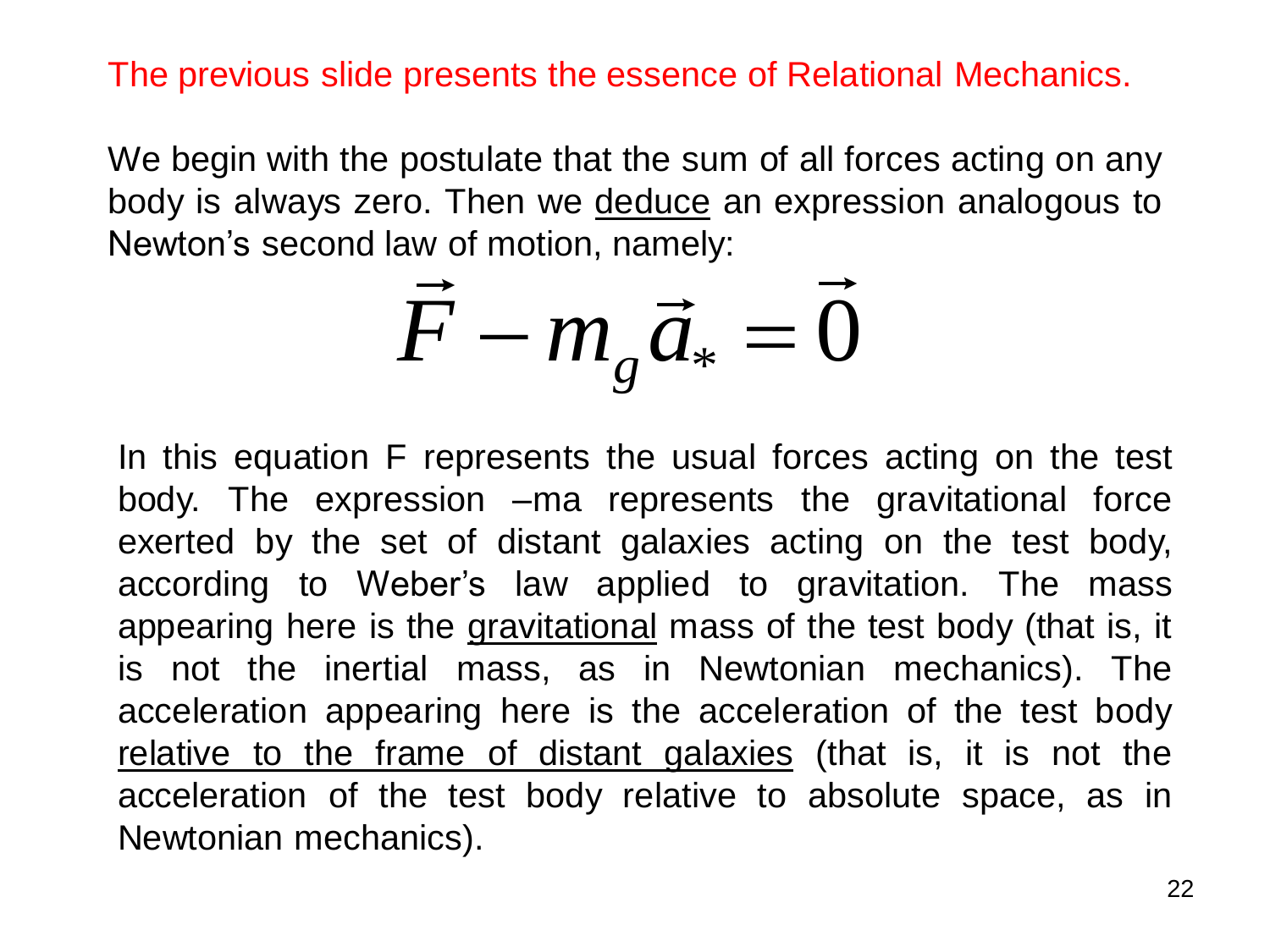Weber's gravitational force exerted by a spinning shell acting on a particle moving inside it:



$$
\vec{F} = -\frac{2H_s M_s}{Rc^2} m_s (\vec{a} + \vec{\omega} \times \vec{\omega} \times \vec{r} + 2\vec{v} \times \vec{\omega})
$$

Weber's force has a real centrifugal component and a real Coriolis component.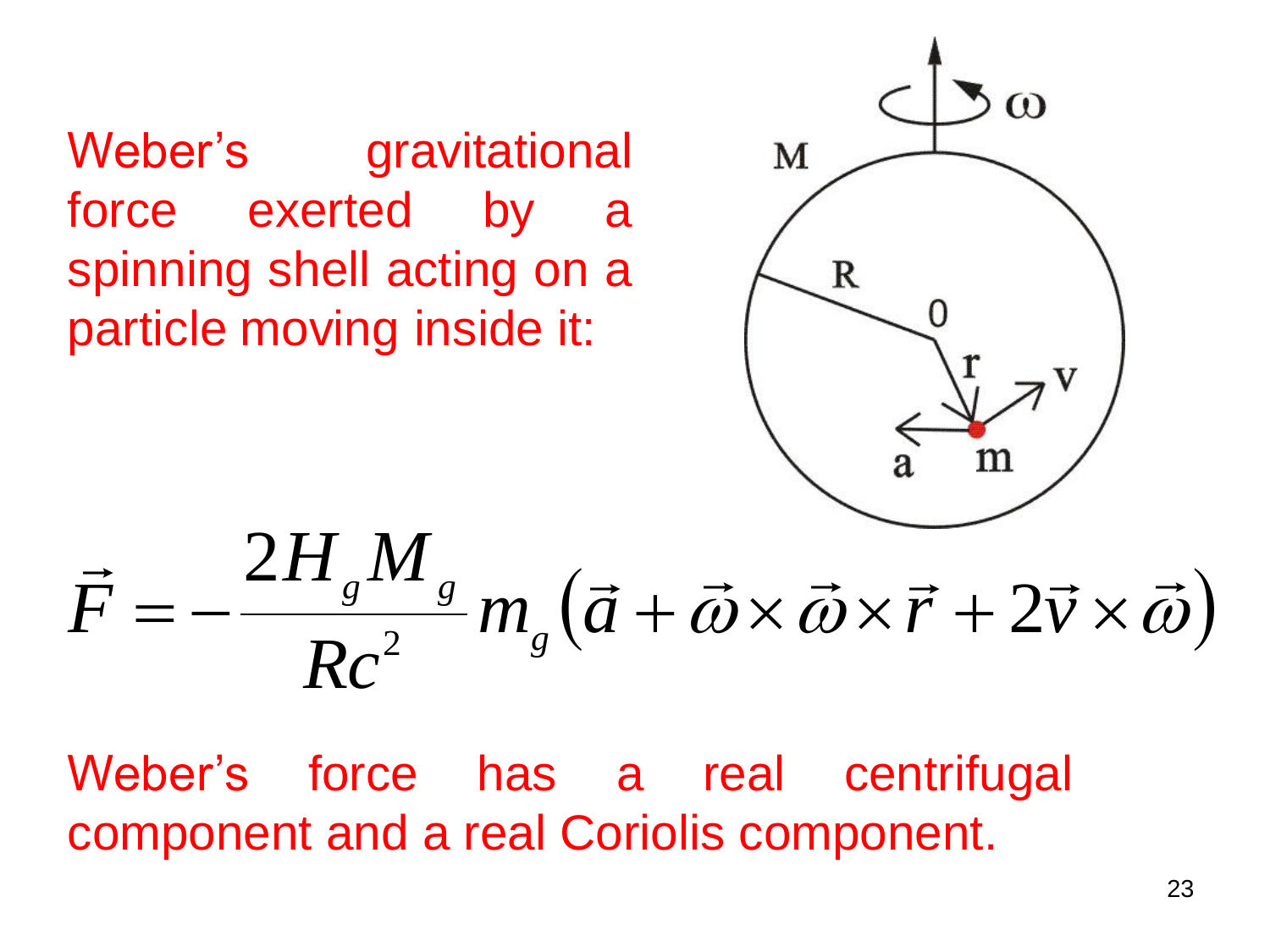### Newton's bucket experiment according to Newton and Relational Mechanics:



24 According to Relational Mechanics, the concavity depends on the relative angular rotation between the water and the set of distant galaxies.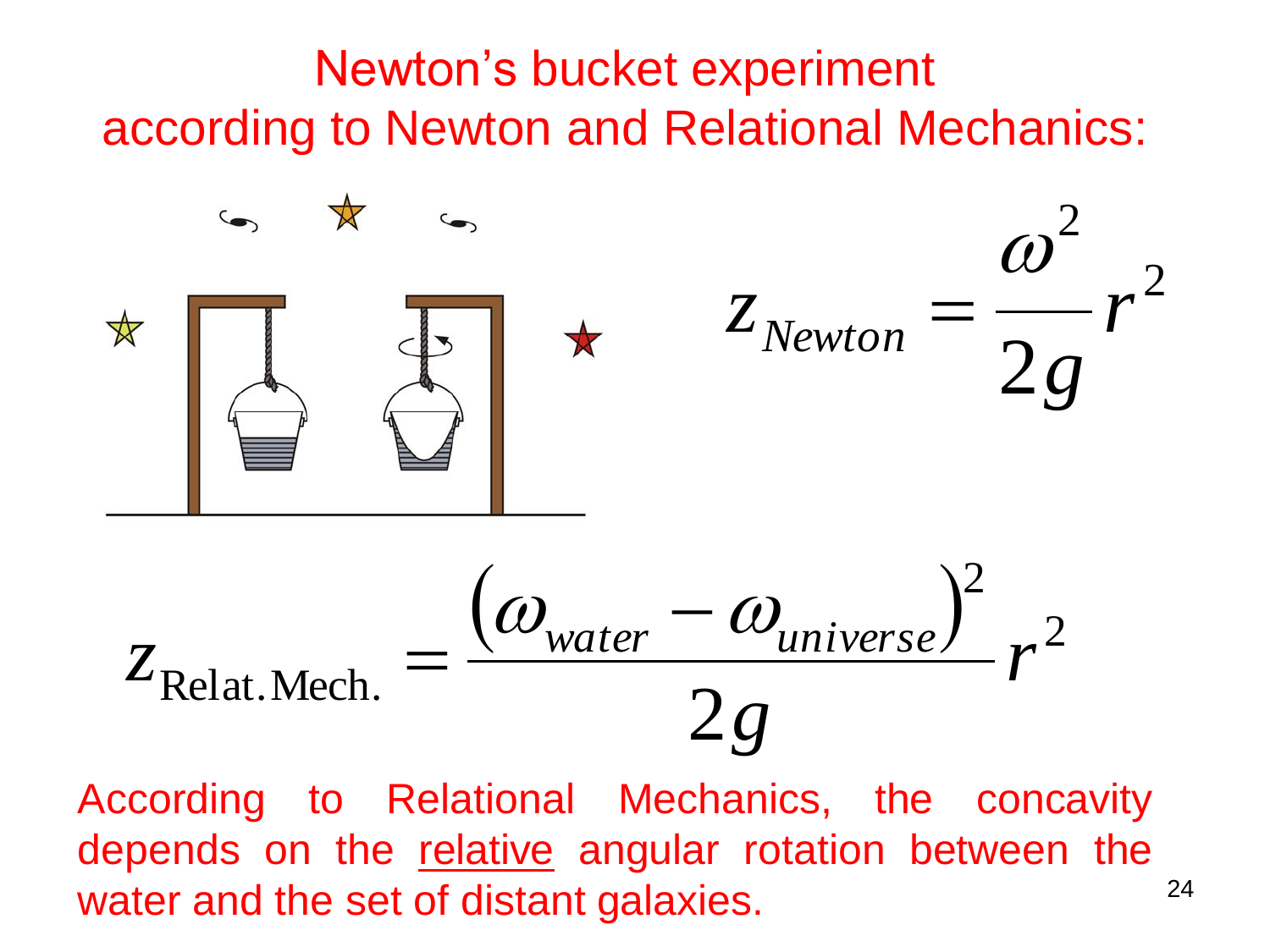Experimental test 1: What will be the acceleration of free fall when the test body is surrounded by a stationary spherical shell of mass M?



25

24

 $\overline{\phantom{a}}$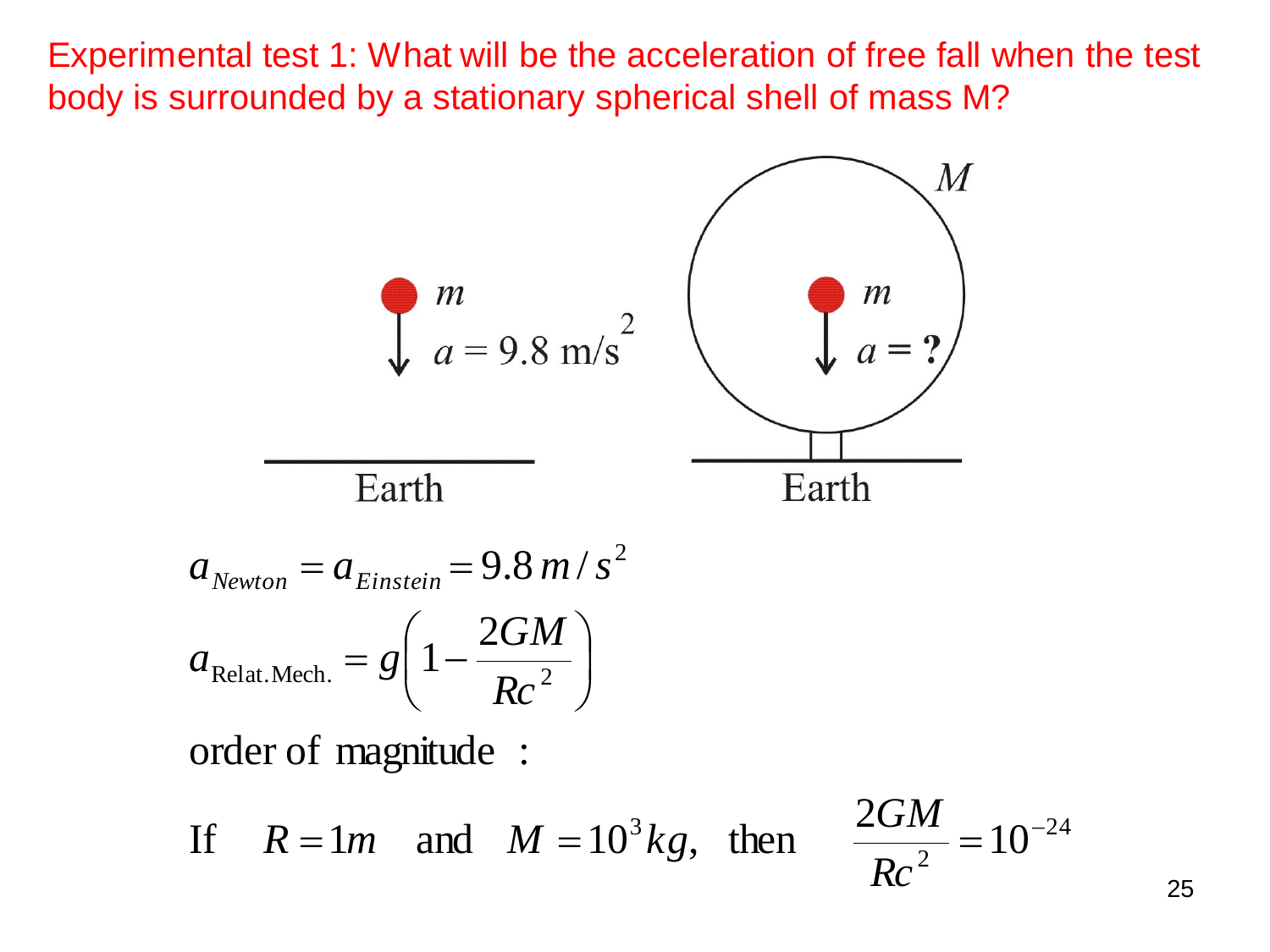Experimental test 2: Consider a bucket at rest relative to the ground. We place a spherical shell of mass M around the bucket. What will be the shape of the water when only the shell rotates unformly around the axis of the bucket?



$$
z_{\text{Relac.Mech.}} = k \frac{\omega^2}{2g} r^2 \quad \text{with} \quad k = \frac{2GM}{Rc^2}
$$

Order of magnitude :

then  $k = 10^{-24}$  and  $z = 10^{-27}$  *m Rc*<sup>2</sup><br> *c* of magnitude :<br> *M* = 10<sup>3</sup> *kg*, *R* = 1*m*,  $\omega$  = 1*rad* / *s*, *r* = 10 *cm* If  $M = 10^3 kg$ ,  $R = 1 m$ ,  $\omega = 1 rad/s$ ,  $r = 10$ <br>then  $k = 10^{-24}$  and  $z = 10^{-27} m$ 

26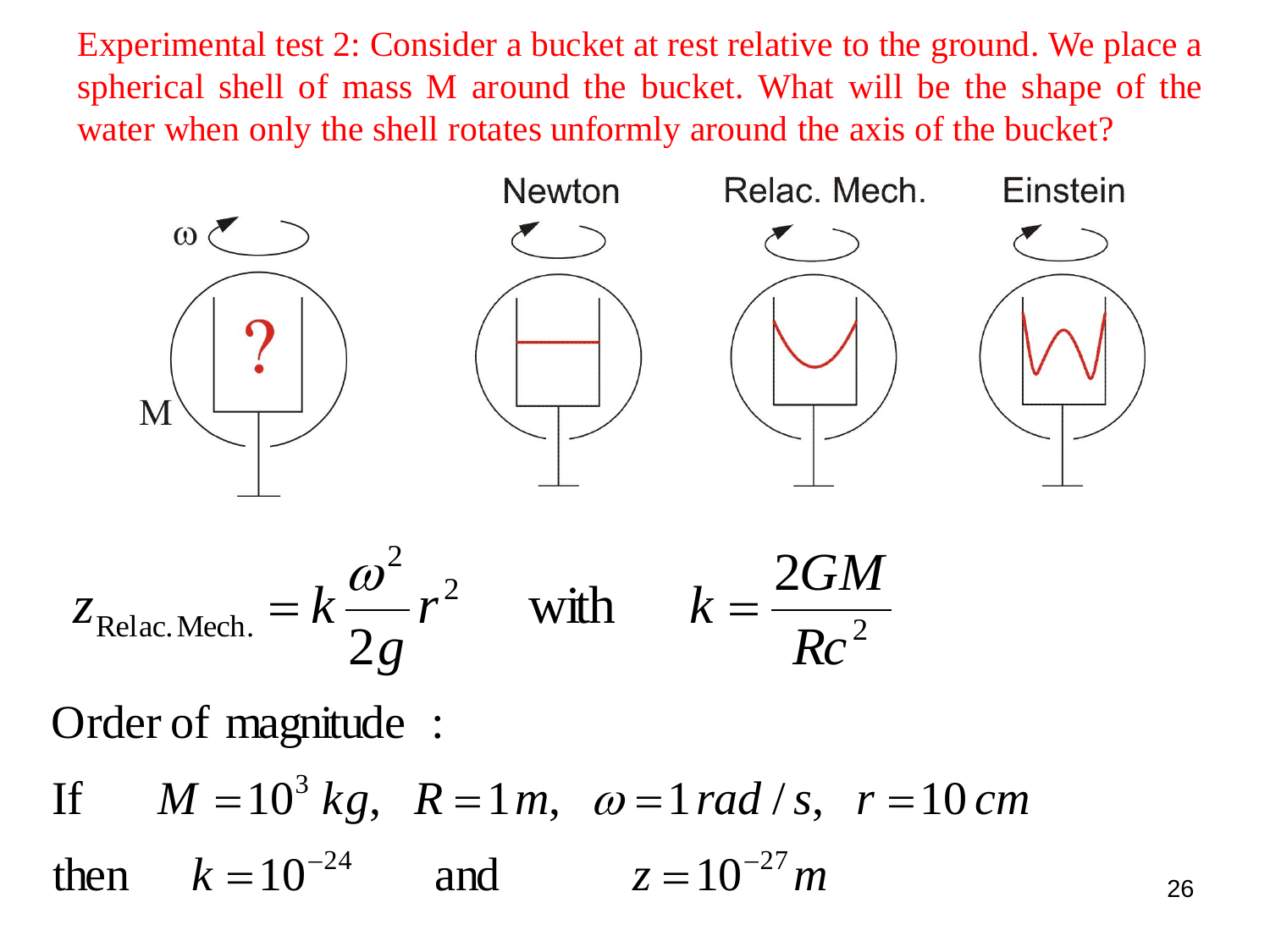# Conclusion

## Postulates of Relational Mechanics:

 $\overline{\phantom{a}}$   $\int$   $\overline{\phantom{a}}$  $\overline{\phantom{a}}$  $\setminus$  $\Big($  $=-H_{g}m_{1g}m_{2g}\frac{I}{r^{2}}\left(1-3\frac{I}{r^{2}}+6\frac{I}{r^{2}}\right)$ 2  $1 g'''' 2 g_{72}^2$  $1 - 3\frac{1}{2} + 6$  $\hat{r}$ *c r r c*  $\dot{r}$ *r r*  $\vec{F} = -H_{_{g}}m_{_{1g}}m_{_{2g}}$  $\vec{r}$   $\vec{r}$   $\hat{r}$   $\hat{r}^2$   $\hat{r}$   $\hat{r}$  $\sum \vec{F} = 0$  $\rightarrow$